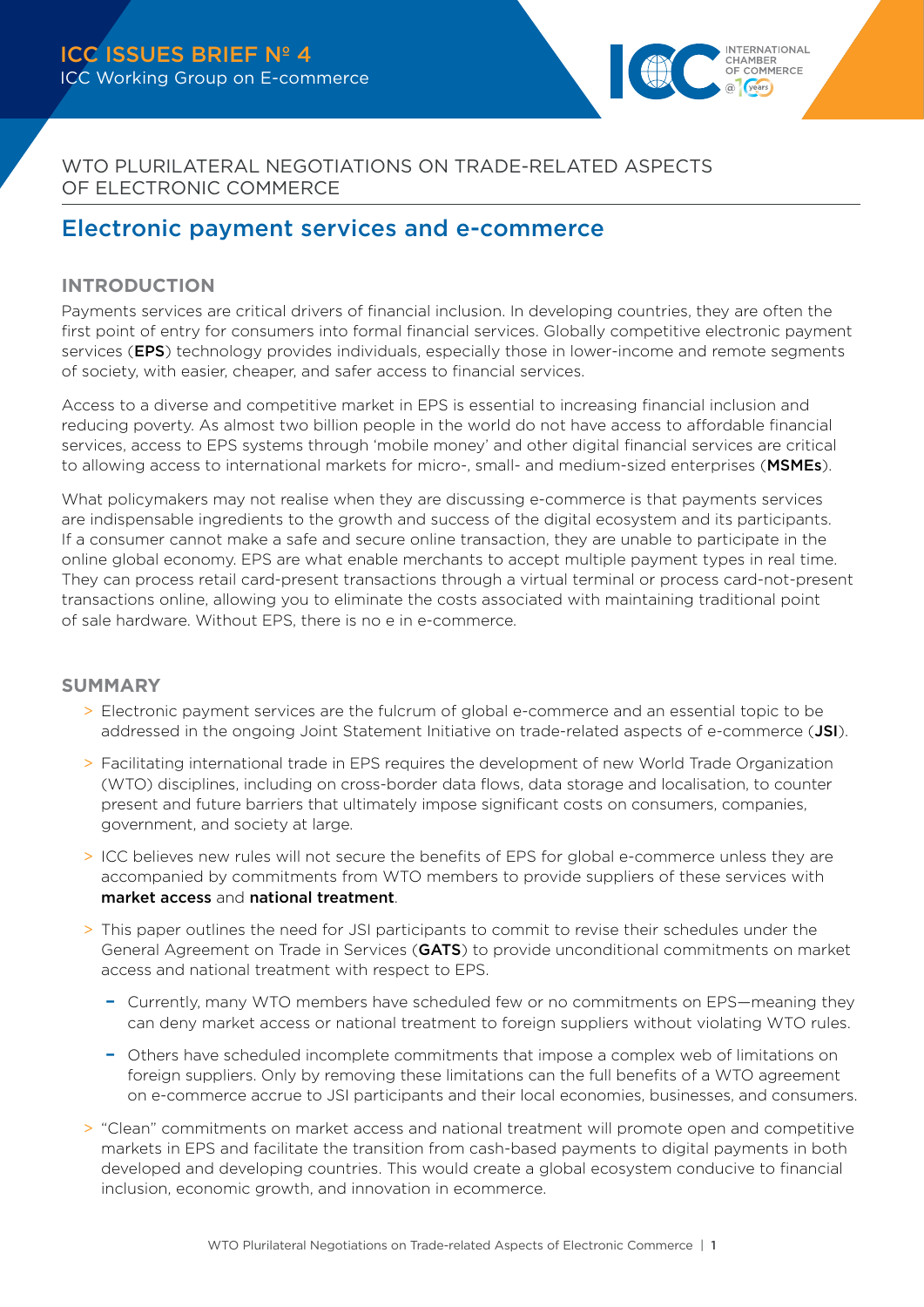- > A diverse and competitive market in EPS can offer enormous benefits while protecting business and consumer interests in choice, affordability and security of financial products.
- > Importantly, governments will still have ample space under the WTO framework to act to protect the integrity of their financial systems and pursue these and other legitimate policy objectives in a manner consistent with market access and national treatment rules.

#### This paper is organised as follows:

- > Section I summarises the key benefits of open and competitive EPS markets, including increasing consumption and economic growth; advancing financial inclusion; enabling economic success of MSMEs, particularly in developing economies; promoting cybersecurity and securing the payments ecosystem; and surfacing local innovation and domestic talent.
- > Section II describes the limitations of WTO members' current commitments to provide EPS suppliers with market access and national treatment.
- > Section III examines the market access and national treatment barriers that inhibit the growth of digital payments in many WTO member countries. With respect to market access, these barriers include foreign equity caps, burdensome licensing requirements, and domestic processing requirements; and, with respect to national treatment, they include requirements to process through local competitors such as state-owned enterprises, data localisation requirements, co-badging requirements, and burdensome standards/technical requirements.
- > Section IV provides a high-level description of EPS and how such services are supplied.

# **I. BENEFITS OF OPEN AND COMPETITIVE MARKETS IN EPS**

Transitioning to open and competitive markets would enable both developed and developing countries to expand the use of electronic payments and obtain the highest quality electronic payment services. Choice and a diverse supply of payment networks ensures substantial benefits for all segments of society. The specific benefits of open and competitive EPS markets that allow global networks to provide their services unhindered include:

> Advancing financial inclusion: Electronic payments are often the first point of entry for consumers into formal financial services. Globally competitive EPS technology provides individuals, especially those in lower-income and remote segments of society, with easier, cheaper, and safer access to financial services. As noted by the World Bank, "[u]sing basic payment or savings accounts can gradually lead to access to and usage of other financial services, such as credit, insurance or pensions."1

A recent research publication<sup>2</sup> by the Consultative Group to Assist the Poor (**CGAP**) sets out a compelling theory of change that articulates how financial services impact the lives of the world's poor. The CGAP research found that improved access to financial services enables poor people to (i) build resilience—prepare for, deal with and recuperate after financial shocks; and (ii) capture opportunity—be it investing in a business, or furthering education and social networks.

> Increasing consumption and economic growth: Expanding electronic payments spurs global growth by promoting consumption, reducing graft, increasing efficiency, and improving revenue

**<sup>1</sup>** World Bank Group, [Innovation in Electronic Payment Adoption: The case of small retailers](http://documents.worldbank.org/curated/en/765851467037506667/Innovation-in-electronic-payment-adoption-the-case-of-small-retailers) (June 2016). A 2016 report prepared by the World Bank Group's Committee on Payments and Market Infrastructure on ["Payment aspects of financial inclusion"](https://www.bis.org/cpmi/publ/d144.htm) similarly concluded that payment accounts may "facilitate access to broader financial services. For example, often the underlying [payment service provider] itself provides some or even all of those other financial services, and by operating the transaction account, it can more easily obtain some of the key information it needs to offer those additional services, such as whether the customer has a regular income flow."

**<sup>2</sup>** CGAP, [Toward a New Impact Narrative for Financial Inclusion](https://www.cgap.org/research/publication/toward-new-impact-narrative-financial-inclusion) (October 2019).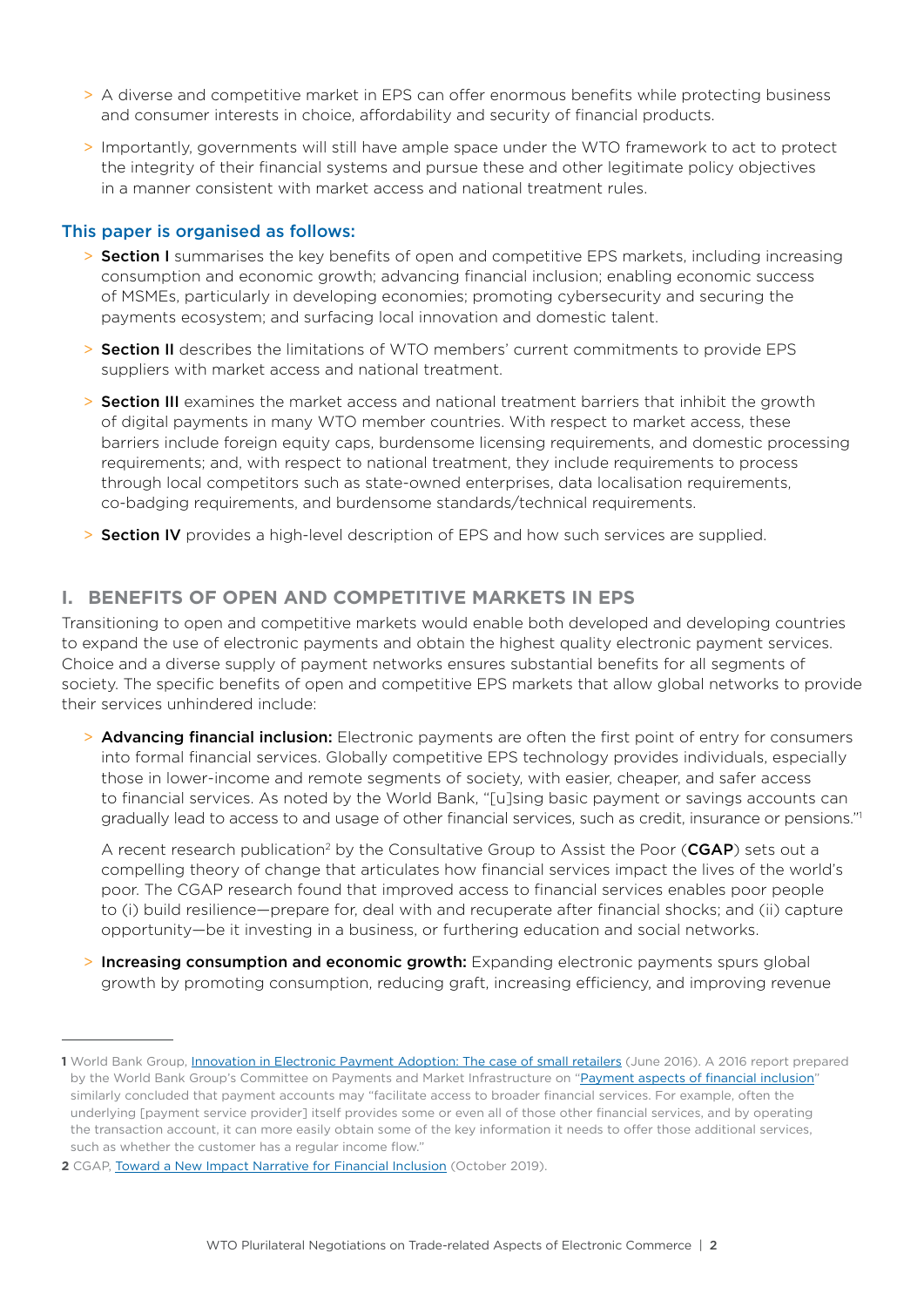collection, which in turn creates jobs and economic prosperity.<sup>3</sup> These benefits accrue to countries at every level of development. Increased use of electronic payments over cash offers particular benefits for economies with sizeable informal sectors, by recording and tracking transactions, facilitating tax collection, squeezing out "off the books" transactions, and providing regulators and governments with more precise economic data to inform policymaking.

- > Enabling economic success of MSMEs: There is enormous potential to expand the use of digital payments by MSMEs.4 As is the case with consumers, electronic payments are often the gateway for MSMEs into formal financial services. Electronic payments allow MSMEs to establish a credit history and facilitate access to loans that bridge the financing gap. EPS also allow MSMEs to expand their customer base by selling into global markets, and they also open access to global suppliers that accept payments digitally. Other benefits include security and protections against fraud and theft, easier evaluation of revenue and cost flows, access to new financial services, and the ability to use value-added services.
- > Promoting cybersecurity and securing the payments ecosystem: A competitive market for EPS drives payment networks to invest in the most advanced cybersecurity and fraud prevention systems to offer the highest level of protection across the payment ecosystem and for all users of EPS. Centralised global processing ensures that EPS providers have access to broad data sets that enable the most sophisticated artificial intelligence-based cybersecurity and fraud prevention services, as such services depend on the aggregation and analysis of non-personally-identifiable global data sets.
- > Surfacing local innovation and domestic talent: In addition to pre-existing opportunities with domestic networks, global networks create new opportunities for local fintechs and other e-commerce startups to develop their own solutions on top of global payment technologies and platforms. Together, global networks and domestic firms, including both networks and fintechs, offer complementary electronic payment services that meet unique market needs. When those services are delivered by a broad range of suppliers, such tools can include access to established networks of tens of thousands of bank clients and billions of consumers, thereby helping local startups achieve scale quickly. Global payment networks may also offer fintechs, coders and entrepreneurs access to their proprietary Application Program Interfaces (APIs), opening the door for these local innovators to develop their own cutting-edge solutions.

Each government has an important choice to make with respect to the provision of EPS in their markets: subject to their WTO commitments and other legal obligations, they can choose to adopt or maintain substantial barriers to international competition, or they can choose to facilitate open and competitive EPS markets. In the current landscape, as discussed in Section II and III, many governments have opted against their interests for closed or highly restricted EPS markets.

**<sup>3</sup>** Moody's Analytics analysed data for 70 countries/regions between 2011 and 2015, and concluded that "higher card usage contributed an [estimated] additional \$296 billion to consumption…, or a 0.1% cumulative increase in global GDP. … [C]ard usage accounted for about 0.4% of growth in consumption, as well as an average increase of 2.6 million jobs over 2011-2015." The study further concluded that "[i]ncreased electronic payments resulted in roughly the same percentage increase in GDP between 2011 and 2015 for emerging markets (0.11%) as for developed countries (0.08%)." Moody's Analytics, [The Impact of](https://www.academia.edu/24329838/The_Impact_of_Electronic_Payments_on_Economic_Growth)  [Electronic Payments on Growth](https://www.academia.edu/24329838/The_Impact_of_Electronic_Payments_on_Economic_Growth).

**<sup>4</sup>** See above n 1, p 5: "The global market opportunity for expanding the adoption of electronic payments by merchants is large, estimated at US\$19 trillion of payments made and accepted in cash and checks by micro, small and medium retailers (MSMRs) in 2015."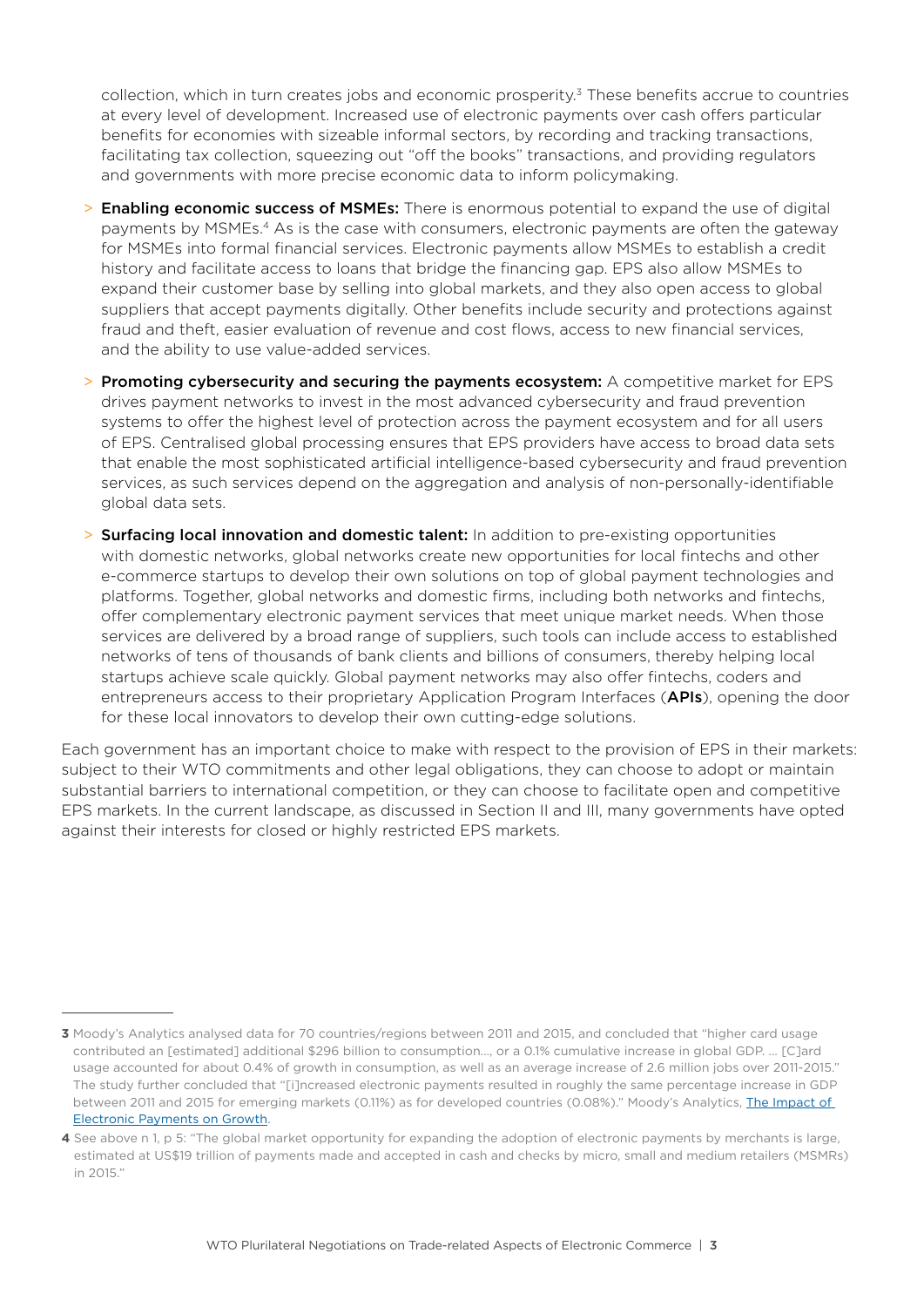# **II. EPS COMMITMENTS AND THE WTO**

Unlike commitments on trade in goods, most WTO services commitments do not automatically apply to all of a country's service sectors. Rather, under the GATS, a country must specifically state which commitments it is undertaking (i.e., national treatment and market access), in which sectors, and by which methods of supply.<sup>5</sup> A country's "GATS schedule" reflects its specific services commitments.

Most WTO members have incomplete, patchwork commitments with respect to trade in EPS, which frustrates the development of open and competitive EPS markets and the flow of related benefits. This section provides a snapshot of WTO members' commitments on EPS.

#### A. Coverage under "all payment and money transmission services, including credit, charge and debit cards, travellers checks, and bankers drafts"

Under WTO law, EPS are financial services that fall within the scope of paragraph 5(a)(viii) of the *Annex on Financial Services to the General Agreement on Trade in Services* (GATS), which covers all "payment and money transmission services, including credit, charge and debit cards, travellers cheques and bankers drafts." Consistent with the principle of technological neutrality, "all payment and money transmission services" includes payments through any technological means, including electronic payments.<sup>6</sup>

As the WTO panel in *China-Electronic Payment Services* stated, "all payment and money transmission services" covers "all services essential to payment and money transmission, all means of payment and money transmission (*i.e.*, paper-based, card-based and others), and all associated business models."7 This category also includes "those services that 'manage', 'facilitate' or 'enable' the act of paying or transmitting money"<sup>8</sup> and all services that "must operate together for the payment and money transmission services to be supplied," including both front-end and back-end processing services.9

# B. Scope of existing commitments

# 1. WTO Staff Working Paper analysis

According to a recent WTO Staff Working Paper,<sup>10</sup> only about 18% of all WTO members have a full Mode 1 (cross-border) commitment for "all payment and money transmission services," and another approximately 25% of all WTO members have a partial Mode 1 commitment. Only approximately 14% of all WTO members have a full Mode 3 (commercial presence) commitment in the sector, and another approximately 54% have a partial Mode 3 commitment.

These figures likely overstate the level of commitments WTO members have made with respect to EPS, as they do not explain whether some WTO members with partial commitments, in fact, may have extended those commitments only to sub-sectors *other than* EPS within "all payment and money transmission services."

**<sup>5</sup>** In GATS parlance, the various methods of supply are referred to as "modes." Cross-border supply is "Mode 1"; supply to a foreign national who has travelled to the supplying country (referred to as "consumption abroad") is "Mode 2"; supply via a commercial presence in the foreign country is "Mode 3"; and supply by an individual to service consumers in the foreign country (referred to as "presence of natural persons") is "Mode 4."

**<sup>6</sup>** See US—Gambling (Panel), para. 6.285 & fn. 836. The principle of technological neutrality means that, absent specific limitations to the contrary, GATS commitments apply to services delivered through any technological means. Id.

**<sup>7</sup>** See Panel Report, China—Certain Measures Affecting Electronic Payment Services, WT/DS413/R, 16 July 2012, para. 7.99 (China—Electronic Payment Services (Panel)).

**<sup>8</sup>** China—Electronic Payment Services (Panel), para. 7.100.

**<sup>9</sup>** China—Electronic Payment Services (Panel), para. 7.180 ("we agree with the United States' characterization of subsector (d) as encompassing 'any service that is essential to "payment and money transmission"'.").

**<sup>10</sup>** World Trade Organization, Economic Research and Statistics Division, [Elevating Services: Services Trade Policy, WTO](https://www.wto.org/english/res_e/reser_e/ersd201901_e.pdf)  [Commitments, and Their Role in Economic Development and Trade Integration](https://www.wto.org/english/res_e/reser_e/ersd201901_e.pdf) (Staff Working Paper ERSD-2019-018, March 2019).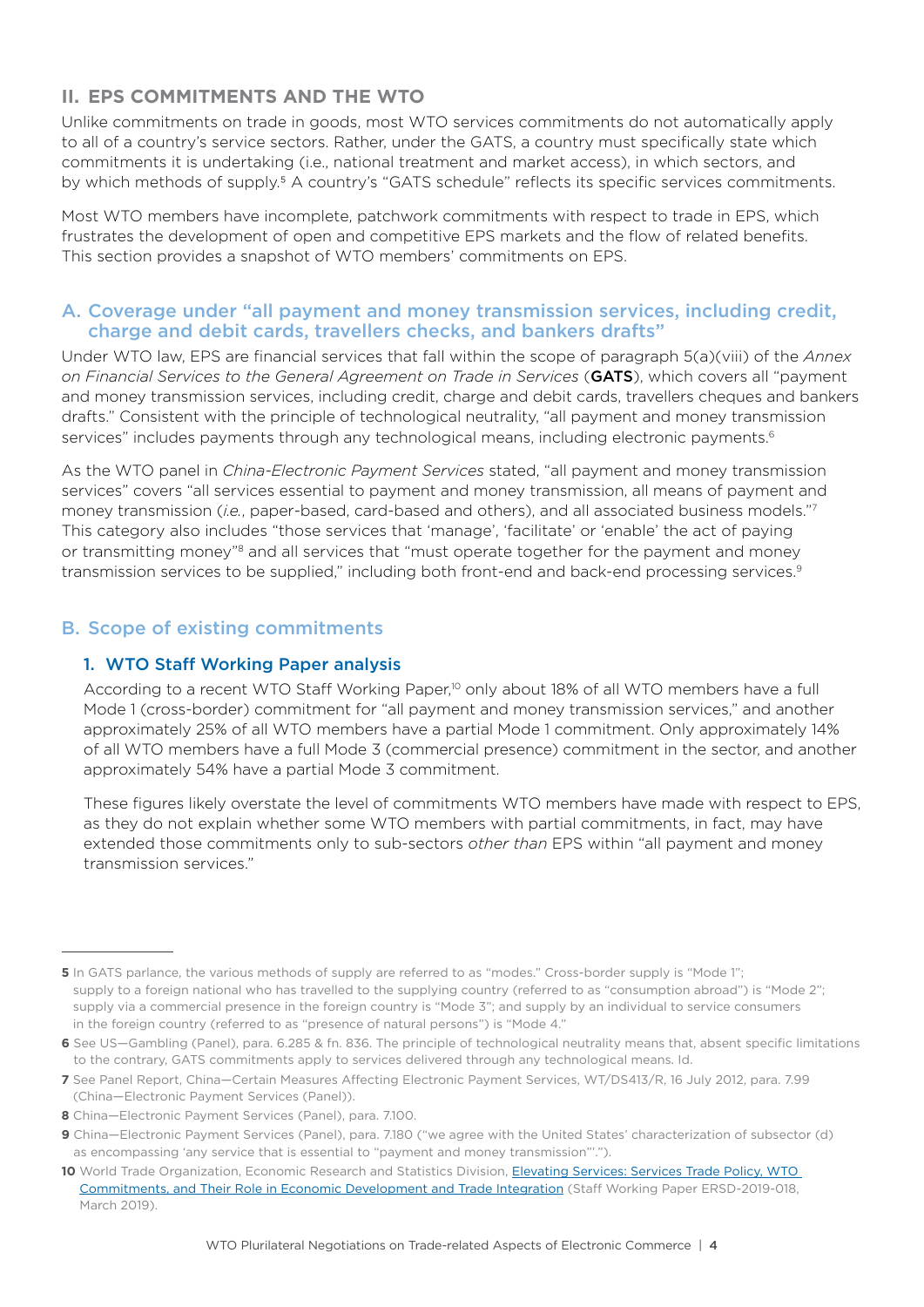#### 2. Summary and critique of the commitments of the members participating in the JSI negotiations

The JSI negotiations provide an opportunity for participants to commit to make full market access and national treatment commitments for Modes 1 and 3 with respect to EPS. Providing market access is important, but insufficient, because a payment network or processor would still be discouraged from entering a market (or maximizing and growing its existing investment) if the payment network or processor were susceptible to unfair treatment once it entered. By the same token, national treatment commitments would have limited value if a WTO member were not willing to provide the market access that foreign companies need to supply their services.

An examination of the WTO commitments of the WTO members that initiated the JSI negotiations shows that full EPS commitments are rare and exceptional. For example, it appears that few if any of the 13 non-EU OECD countries that initiated the negotiations—Australia, Canada, Chile, Iceland, Israel, Japan, Korea, Mexico, New Zealand, Norway, Switzerland, Turkey, and the United States—have full EPS commitments. Some have no commitments at all, and some have partial commitments with difficult to interpret limitations.

# III. KEY EPS MARKET ACCESS AND NATIONAL TR**EATMEN**T BARRIERS

In today's environment of sub-optimal WTO commitments on EPS, electronic payments are subject to a wide range of trade barriers that have stunted the growth of open and competitive international markets. This section outlines key examples of such barriers, which are divided into market access and national treatment issues based on the GATS framework.<sup>11</sup> These types of barriers need to be eliminated—and unconditional WTO commitments on market access and national treatment are needed to replace the current insufficient commitments that have enabled these barriers—in order to expand the use of electronic payments and deliver the benefits of high-quality EPS services to all countries.

# A. Market Access

Where a WTO member has made a market access commitment, subject to any limitation specified in its GATS schedule, that Member may not maintain or adopt certain types of market access restrictions—such as quantitative restrictions on the number of suppliers or volume of services, restrictions with respect to juridical form, or the imposition of caps on foreign equity investment.12 Numerous WTO members have adopted market access restrictions with respect to the provision of EPS. For example, some countries have introduced restrictions including but not limited to: foreign equity caps, and burdensome processing requirements. Illustrative examples of such measures are described in the appendix.

# B. National Treatment

Article XVII(1) of the GATS (National Treatment) requires that, "in the sectors inscribed in its Schedule, and subject to any conditions and qualifications set out therein, each Member shall accord to services and service suppliers of any other Member, in respect of all measures affecting the supply of services, treatment no less favourable than that it accords to its own like services and service suppliers." Numerous WTO members have adopted measures that raise questions about national treatment with respect to the provision of EPS. For example, some countries have introduced requirements to process through local competitors or SOEs, co-badging requirements and burdensome standards/technical requirements. Illustrative examples of such measures are described in the appendix.

**<sup>11</sup>** For the avoidance of doubt, some of the specific barriers discussed in this section may pose both market access and national treatment issues.

**<sup>12</sup>** See Article XVI of the GATS.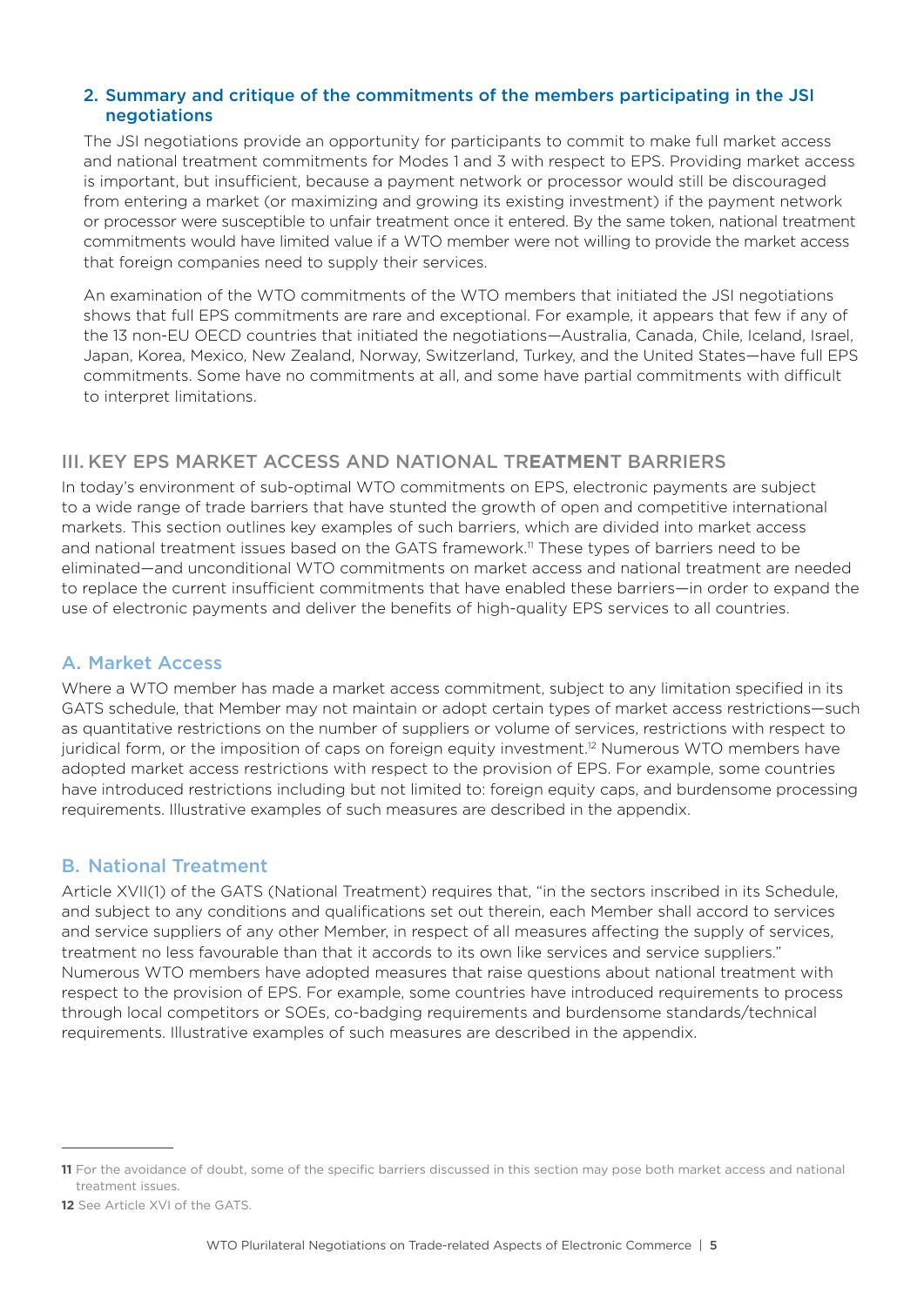# IV. EXPLANATION OF ELECTRONIC P**AYMENT S**ERVICES (EPS)

EPS are services provided by payment networks that enable transactions to occur digitally among consumers, merchants, governments, or other accountholders, as an alternative to cash or check. EPS include services through which individual payment transactions are verified and through which transfers of funds between banks participating in the transactions are managed and facilitated.

EPS facilitate transactions conducted not only through payment cards (e.g. credit, debit, or prepaid cards), but also any other devices that enable digital payment (e.g. mobile phones or "smart" devices and their digital wallets) as well as devices leveraging application programming interfaces (APIs) and open banking models.

A variety of service providers offer innovative methods to pay in-person, and for transactions between two parties in disparate locations. EPS' are critically important for e-commerce as they enable secure, convenient transactions between buyers and sellers regardless of their physical location or currency. To provide their services, networks rely on commercial partnerships with domestic banks as well as nontraditional partners such as fintechs to deliver solutions that are locally relevant and accessible. It is this ecosystem that produces the multiplier effect of benefits across local economies as discussed in Section I.

#### Four-Party Model

Many global payment networks—such as China Union Pay, Visa, and Mastercard—utilise the four-party model for the provision of EPS. In this model, the payment network enters into relationships with financial institutions (such as banks) that sit on either side of a transaction known as "issuers" and "acquirers." An "issuer" would be a bank that is licensed by the network to offer a payment account to the bank's customers to *pay* digitally—whether individual, small business, or government clients. An "acquirer" would be a bank that is authorised by the network to enrol customers—most often merchants—to *be paid* digitally.

In a typical transaction, $13$  the payment network fulfils three central functions: authorisation, clearing, and settlement. Diagram A depicts the four-party model, including the message flow that occurs during authorisation, as described below.



Diagram A

Typically, authorisation is initiated when a consumer enters payment information on a website and the merchant sends transaction details to its acquirer bank. The payment network typically provides the communication infrastructure to transmit messages between the acquirer bank and the consumer's issuer to verify that the consumer has adequate funds. Global payment networks and other transaction stakeholders employ advanced fraud detection and analytics to assess the validity of each transaction, informing the ultimate decision of whether to authorise or decline a transaction. Authorisation occurs on a transaction-by-transaction basis, meaning each transaction is evaluated individually at the time of purchase.

**<sup>13</sup>** For clarity, this discussion describes a typical flow of information and funds within the basic four-party model of payment processing. In reality, payment processing, particularly for online sales, typically involves additional entities, including local firms, that facilitate the flow of information and funds among the four core parties.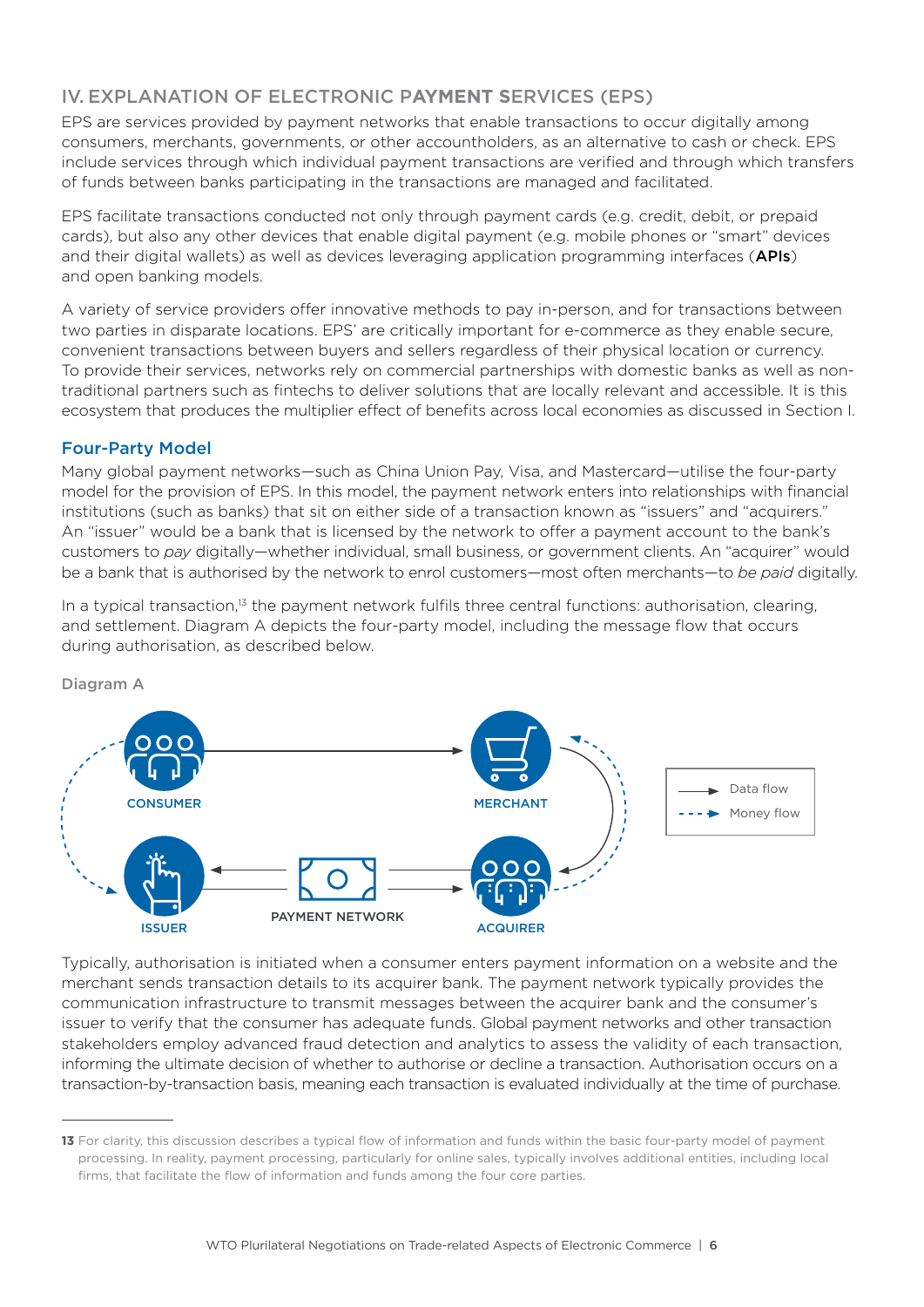Clearing occurs on a batch basis, and typically daily. In this step, the acquirer bank receives a daily transaction summary from each merchant, which it bundles and sends to the payment network. The payment network then aggregates transaction information from each client to determine each bank's net debit or credit position and sends payment instructions to each client. Settlement is the final step and refers to the actual exchange of funds between the issuer bank and the acquirer bank according to the amounts assessed by the payment network during clearing. The issuer bank sends funds to the designated settlement bank in the amount of the settlement obligation, and the designated settlement bank then transfers funds to the acquirer bank, which is also facilitated by the payment network.

#### Three-Party Model

In addition to the four-party model, some market participants in EPS utilise a three-party model.<sup>14</sup> Examples of card schemes that utilise this model include American Express and Diners Club. In this model the same payments provider plays the role of both issuer and acquirer, providing accounts and payments hardware both to consumers and merchants (e.g. a point-of-sale (POS) terminal to a merchant and a card to a consumer). Diagram B depicts the three-party model.

Diagram B



# Digital Wallets

A digital wallet is a software-based system for making e-commerce transactions. By using a digital wallet, online purchases can be easily made through many devices, including computers, tablets and smartphones. In general, bank accounts of individual users are linked with their digital wallet. In a digital wallet system, user credentials are securely stored and verified during transactions. Digital wallets are not only used for online purchases but also for user authentication. A digital wallet can store complete user information including credentials, transaction history and personal details. Digital wallets can also be used in combination with other mobile payment systems.

# **CONCLUSION**

E-commerce will expand and thrive if electronic payments and the services that make them possible are permitted to reach their global potential. As set out above, a wide range of barriers to EPS exist in both developing and developed countries that prevent consumers, businesses of all sizes, and governments from securing the full benefits of EPS and e-commerce. These barriers are enabled by inadequate WTO commitments on EPS.

Creating open and competitive markets in EPS requires WTO members to make full, unconditional GATS commitments on market access and national treatment on EPS. WTO members that have no commitments on EPS in their GATS schedules would benefit from revising their schedules to make full, unconditional commitments, and WTO members that have qualified commitments on EPS (*e.g.*, permitting foreign equity caps that would otherwise deviate from market access rules) would similarly benefit by eliminating those limitations. Such "clean" commitments can help ensure the seamless operation of global e-commerce and make the opportunity to participate in such commerce more available to all populations. New and modern consensus rules on e-commerce will enable WTO members to fully leverage EPS to make progress towards a digital economy, increase financial inclusion and boost economic growth.

**<sup>14</sup>** Also known as a 'three corner' or 'closed loop' model.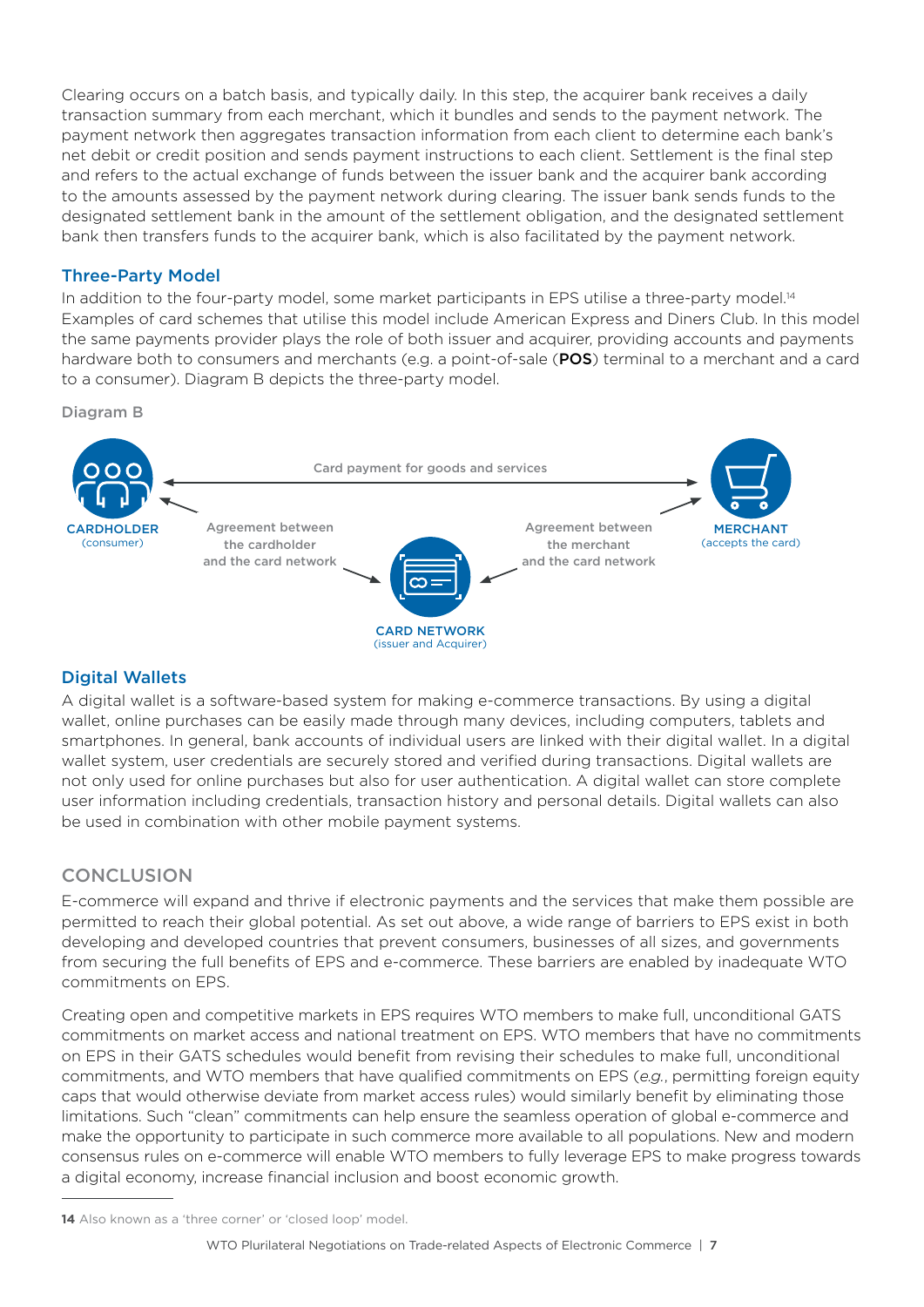# APPENDIX

#### A. Market Access

#### 1. Foreign equity caps

Foreign equity caps are limitations of the percentage of equity that a foreign company can obtain in a venture. WTO members have a wide variety of foreign equity caps in place with respect to EPS. Some impose stringent caps that permit only a nominal amount of foreign equity, some are designed to ensure that domestic companies maintain control of the venture, and on the other end of the spectrum, some require a nominal degree of participation in the venture by domestic companies. No matter the type or scale of the foreign equity cap, the common feature of these restrictions is that they prevent foreign companies from supplying EPS on their own to local markets.

Some governments view foreign equity caps as an effective way to facilitate the exchange of know-how and build up domestic capacity. However, in practice, the downsides of this approach are substantial. Smaller markets may find it difficult to attract international EPS companies at all, particularly in today's competitive landscape for access to capital. Bigger markets may attract international companies, but a partial opening to investment will yield only partial benefits in terms of access to technology, innovation, security and services.

#### 2. Burdensome licensing requirements

WTO members are fully entitled to ensure that payment networks and processors meet certain requirements to protect the integrity of the financial system. WTO members also have different approaches to rulemaking and governance. However, some WTO members impose unnecessarily burdensome licensing requirements—including equity caps, as described in Section I—that discourage or even prevent foreign companies from entering the market or growing their investments.

For example, one WTO member requires companies interested in processing transactions denominated in the local currency to obtain a license, and to do so, the company must establish a domestic entity to apply for the license and provide the payment services, use domestic technology, and undergo an extensive pre-licensing preparatory phase. Another WTO member is considering requiring multiple, potentially duplicative licenses for companies to provide a range of intermediary payment services. In most instances, the principal payments players, such as banks, are already licensed to perform payment activities, and there is little apparent benefit to requiring licensing for companies providing supporting services.

These types of burdensome licensing requirements are in tension with GATS market access rules, where a government has made such a commitment. Providing a formal legal avenue for foreign companies to obtain market access is important, but not sufficient, if in practice the ability to enter to the market is frustrated or even rendered impossible due to burdensome licensing requirements that go beyond the need to protect the financial system or achieve other legitimate policy objectives.

#### 3. Domestic processing requirements

The authorisation, clearance, and settlement of an electronic payment, discussed in Section IV, is a complex series of steps that are necessary to process the electronic payment. Payment networks and processors need the flexibility to process transactions outside the country in which the services are supplied so that they can competitively deliver the highest quality of services, including state-ofthe-art fraud protection that is fundamental to continued and expanded use of digital payments. High rates of fraud, or decline rates, stunt the uptake of digital payments.

Some WTO members, however, currently require electronic payments to be processed in-country. As discussed below in the discussion of national treatment barriers, some WTO members go a step further and also require transactions to be processed domestically by local competitors such as state-owned enterprises. But, even if a foreign payment network were permitted to use its own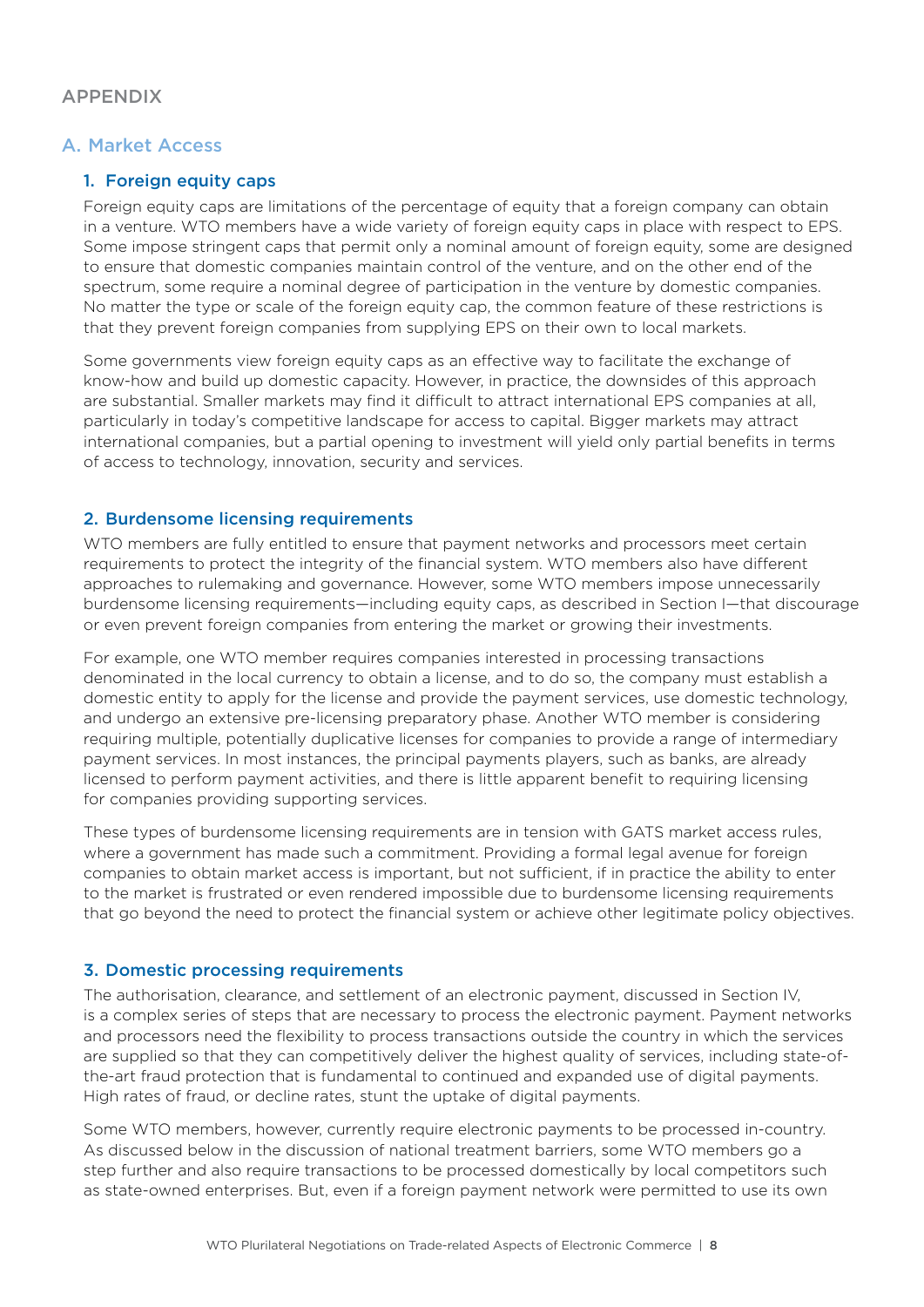infrastructure to process electronic payments, where that infrastructure is required to be located in-country, such requirements are in tension with a WTO commitment to provide market access for Mode 1 (cross-border) supply of EPS. They also slow introduction of new technologies and best-in-class security to these markets. In practice, these requirements stymie the development of an open and competitive market in EPS.

# B. National Treatment

#### 1. Requirements to process through local competitors such as SOEs

The value of market access for payment networks and processors is substantially limited if they are required to go through local entities to process their transactions, given the central role that processing plays in an EPS transaction. The absence of international competition for processing will also reduce the overall quality of services offered generally, and also for underserved populations, which stand to gain the most from innovative and secure payment services. This is especially the case if there is also little or no domestic competition because processing is routed to state-owned enterprises or another domestic entity.

Notwithstanding the negative effects of these types of requirements to process through local entities, these requirements are increasingly commonplace. Some measures require transactions to be processed by local companies generally. For example, one WTO member requires any company with foreign equity greater than 20% to go through at least two switching institutions to process their payments onshore. The central bank must approve such business arrangements, and approval is contingent on the foreign company making a contribution to the national payment system, such as technology transfer. Other measures require transactions to be processed by state-owned enterprises or other state instrumentalities. For example, several WTO

members require transactions to be processed by entities owned or controlled by the central bank. These requirements are particularly egregious because they permit the state to act both as market regulator and participant, which is not conducive to creating a level playing field for foreign companies.

These requirements are not only in tension with WTO national treatment rules but may also raise concerns regarding market access to the extent that they result in local monopolies.

#### 2. Physical Co-branding requirements

The enablement of dual network options on payment products improves efficiency and provides network redundancy. Free market access should not inhibit the ability of multiple networks to be available on a particular payment product. However, payment stakeholders should have flexibility to determine which brands and logos are displayed on their payment products provided such branding does not result in customer confusion about the payment product capabilities. Legitimate concerns regarding fair competition and choice can be addressed in a manner consistent with market access and national treatment rules.

For example, a WTO member had introduced a measure requiring that all debit cards issued domestically display the logo of the national payment switch in combination with other regional and/or international service marks. This requirement may dilute the value of the foreign payment network's trademark and impair the competitiveness of the foreign EPS payment network's services.

#### 3. Burdensome standards/technical requirements

The international trade in goods and services benefits from agreement on core international standards and technical requirements. In the case of EPS, agreement on core consensus international standards and technical requirements enables inter-operability of cards and other payment devices across borders, as opposed to requiring consumers to use a separate and unique payment device in each country. In the EPS sector, however, some WTO members have recently established national standards